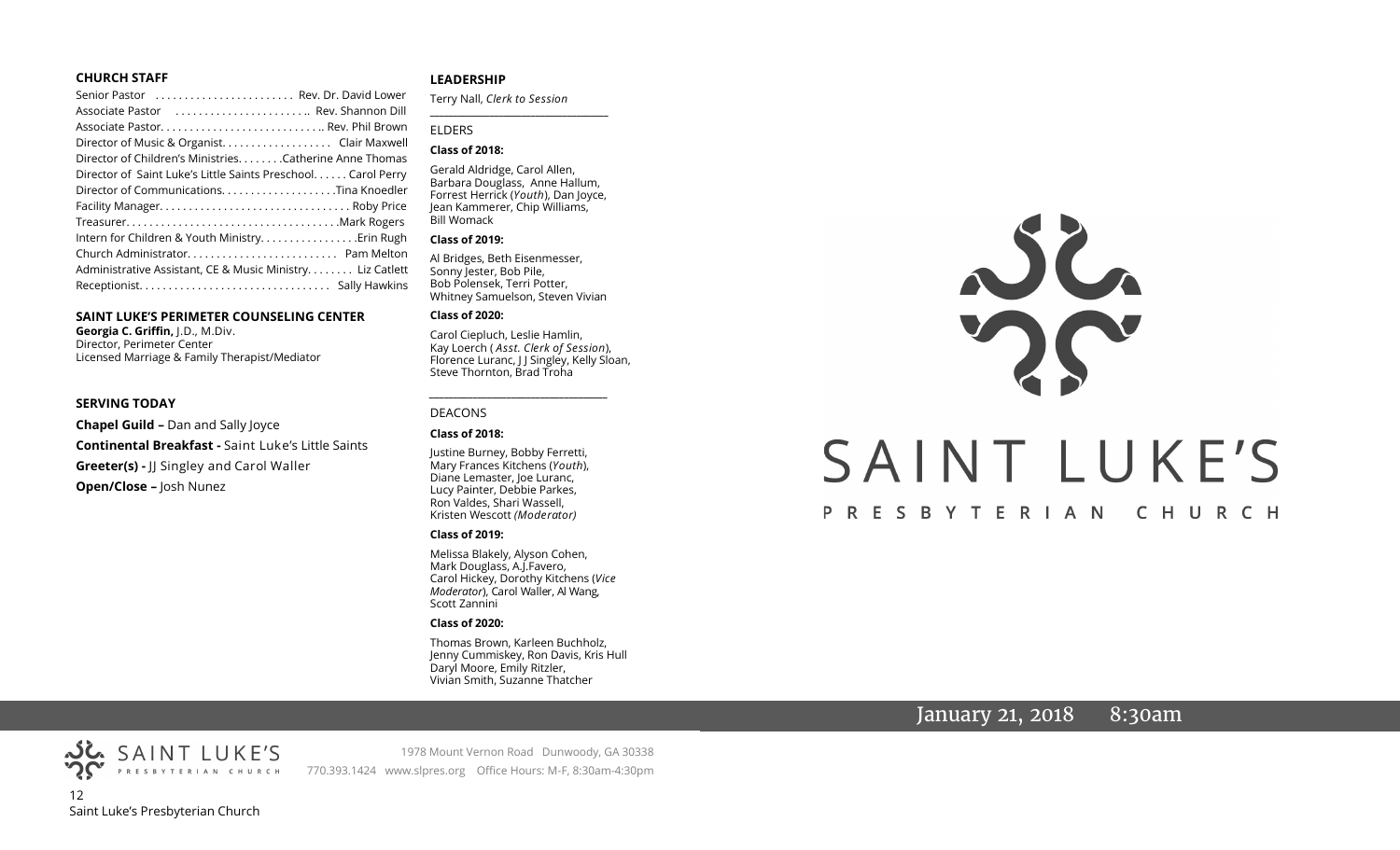

1978 Mount Vernon Road • Dunwoody, Georgia 30338 770.393.1424 • www.slpres.org

#### **January 21, 2018**  Third Sunday after Epiphany

#### **Liturgical Color:** Green

*Liturgical colors can orient us to the season of the church year and help to engage the sense of sight in worship. Green is used for time periods marked as Ordinary time; Ordinary time is time not marked by a specific festival or season.*

## **SUNDAY SCHEDULE**

8:30am Chapel Communion Service 9:30am Sunday School 10:30am Sanctuary Worship Service *Nursery available at all services and Sunday School.* 

## MISSION

Responding to God's call and empowered by the Holy Spirit, we invite all to join us in knowing, serving, and sharing Jesus Christ here and around the world.

VISION

To be a beacon of faith, hope, and love– every member an active disciple in Christ's ministry.

# **WELCOME, GUESTS!**

We are delighted you are worshipping with us.

**DURING** the Welcome, please print the requested information on the Friendship Pad and pass the Friendship Pad down the pew.

**AFTER** the worship service, please join us outside the Chapel where our Pastors will be available to answer questions and provide you with a loaf of freshly-baked bread.

**FOR MORE** information about our programs, ministries or membership, please contact one of our Pastors at 770.393.1424, or visit our website: slpres.org.

# **THAT ALL MAY WORSHIP**

**ASSISTIVE** hearing devices, large print hymnals, large print bulletins and back cushions are available. Please contact an usher for further assistance.

**CHILDREN'S WORSHIP** notebooks and lacing crosses are available on the table just outside the Chapel doors. For your convenience, there is a Family Restroom

located in the hallway of the administrative offices, on the first floor, near the main lobby.

**TARTAN TROT SPONSORS** — We are just two weeks away from Race Day, February 3! Let us know if you have any questions and thank you so much for supporting the race! Rebecca Strickland and Laura Singley, Tartan Trot Sponsorship

**1) REGISTER FOR THE RACE** — Use your complimentary race registrations! It's a perk of being a Sponsor. Use them yourself or give them away. Register NOW to guarantee a race t-shirt. Here is the registration link: [http://slpres.org/serve/tartan](http://slpres.org/serve/tartan-trot/tartan-trot-sponsor-runner-registration/)-trot/tartan-trotsponsor-runner-[registration/.](http://slpres.org/serve/tartan-trot/tartan-trot-sponsor-runner-registration/)

**2) PAY YOUR PLEDGE** — Drop a check off in the collection plate or the church office. Be sure to write "Tartan Trot 2018" in the memo line. Prefer to use your card on file at the church? No Problem! Simply send an email [\(laurasingley@att.net\).](mailto:laurasingley@att.net)

**3) MEASURE UP** - Tell us your t-shirt size [\(laurasingley@att.net\),](mailto:laurasingley@att.net) so you can sport your Tartan Trot gear around town.

#### **SAINT LUKE'S MEMBERS COME THROUGH,**

**AGAIN…**It is with humble gratitude we report strong financial results for December and the full year 2017. The Lord has blessed Saint Luke's, again. Pledged giving came within 1% of total pledges for the year; a testament to meeting our commitments. Unpledged giving exceeded budget by a small amount. Many members who pledge also make donations above their pledge. Total expenses ended the year 2% under budget; we know how to manage expenses. The net result of income minus expenses is a \$30,000 surplus we will carry into 2018. The Finance Committee will prepare a formal yearend Financial Report for distribution prior to the Congregational Meeting on February 25.

**CHILLY? CHILI!** Adults are invited to the home of Mary and Billy Martin for a Chili Supper on Saturday, January 27, from 6:30pm-9pm, \$7.50/person at the door. Please RSVP on the poster in the church lobby, or please contact Mary Martin at marymckeemartin@gmail.com or Faye Cashwell at faye@cashwellhome.com.

#### **WOMEN'S RETREAT, MARCH 2-4, DILLARD**

**HOUSE** — Registration is now open. Join us for a weekend of fellowship, fun and spiritual growth. Rev. Meredith Loftis will be the guest speaker. Deadline to sign up is January 28. https://tinyurl.com/slpcwomensretreat2018 .

**SAINT LUKE'S FRIENDS** — please sign up for Continental Breakfast slots in 2018. It is a great way to meet new people and share hospitality. The sign up genius link is: <http://www.signupgenius.com/go/> 30e094daeac22aa8-continental.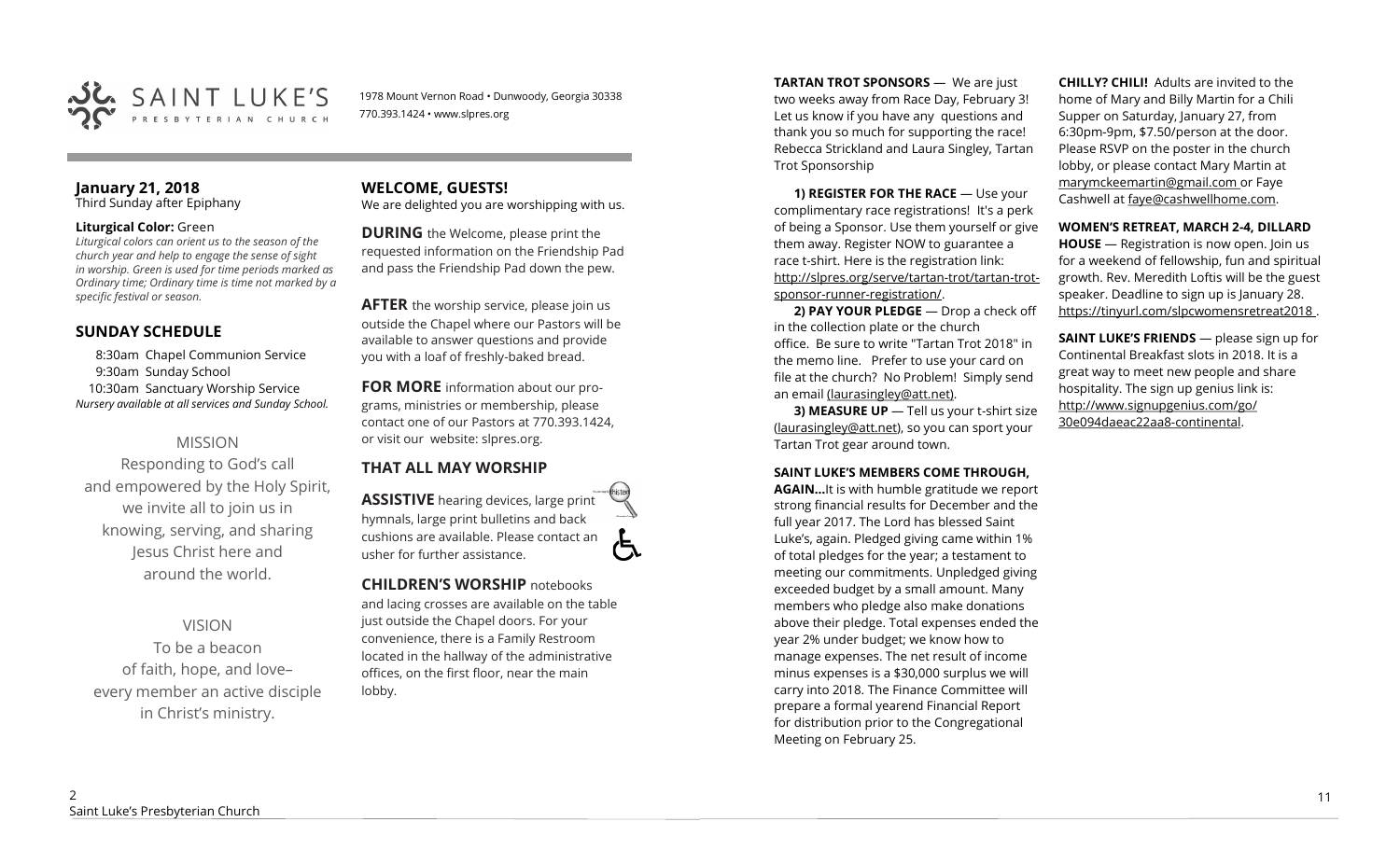# YOUTH MINISTRY

**Phil Brown philbrown@slpres.org / 770.393.1424 ext. 238** 

#### **HERE'S WHAT'S COMING UP IN YOUTH MINISTRY:**

#### **SUNDAY, JANUARY 21:**

9:30am PW Sandwich Project in the Great Hall

Everyone (high school & middle school) Great Hall, **4:30pm** (New time) to decorate. Need parents to help with hanging signs/banners. Anyone have an extension ladder we can use? Plan to finish 6:15pm-ish. **Dinner at Vintage Pizza** with your families. Families pick up at church and head on over. 10% of proceeds while there benefit Tartan Trot!

 $\_$  ,  $\_$  ,  $\_$  ,  $\_$  ,  $\_$  ,  $\_$  ,  $\_$  ,  $\_$  ,  $\_$  ,  $\_$  ,  $\_$  ,  $\_$  ,  $\_$  ,  $\_$  ,  $\_$  ,  $\_$  ,  $\_$  ,  $\_$  ,  $\_$  ,  $\_$ 

#### **FEAST RUNS THROUGH MARCH 7 (EXCLUDING FEB.14's LOVE FEAST/PANCAKE SUPPER & SERVICE)**

Begins January 24. Dinner at 5:45pm and Youth Gathering at 6:25pm.

Youth Gathering at FEAST: Mixed Bag. A fun mix of movies, running, playing, and creating. Every week will be a little different as we take a Sabbath break in the middle of the week.

#### **CONFIRMATION CLASS:**

For 8th graders, we will begin January 21, 3:30pm-4:30pm. You should have information if you are in the 8th grade. If you are not in the 8th grade and want to participate please let Phil know.

#### **PARENT RETREAT IN MONTREAT, FEBRUARY 9-11:**

[More information here](https://www.authenticparents.org/) on an amazing weekend to recharge, learn, and grow as parents with people from around the Southeast. [www.authenticparents.org.](http://www.authenticparents.org/) Let Phil know if you are interested in a roommate for the weekend. We have a female looking for a roommate.

#### **NEW HIGH SCHOOL RETREAT DATES:**

We had to reschedule the high school retreat due to the snow. New dates are March 16-18. Same details as before. Still going to Mt. TOP. Still, need adults to come along with us. The new registration page will be up soon.

#### **In Preparation for Worship**

Now faith is the assurance of things hoped for, the conviction of things not seen. *~Hebrews 11:1*

**Prelude** Prelude *Joseph Haydn* 

#### **Welcome and Announcements**

*If you are new to Saint Luke's today, welcome, we are so glad you are here! We have a gift of fresh bread we would love to give to you as a token of our gratitude. Please introduce yourself after worship to receive your welcome gift.*

*Please take the time now to fill out the Friendship Pads situated at the end of each pew. Write down your names and pass the pad down the pew, so that you may greet your pew neighbors by name and that we may know you are here.*

#### **Call to Worship** From Psalm 145

Leader: We give thanks to you, O God.

**People: And we, your faithful, bless you.**

Leader: We shall speak of your glory and tell of your power.

**People: We shall let all people know your glorious splendor.**

**Opening Hymn #282\*** Come Down, O Love Divine *DOWN AMPNEY*

#### **Call to Confession\***

Leader: The Lord be with you. **People: And also with you.** Leader: Let us pray.

#### **Prayer of Confession\***

#### **God of Grace,**

**you give us what we need and satisfy our desires in due season. Forgive the ways we seek things that do not satisfy.**

**Grant that our inner beings may be strengthened through your Spirit,** 

**and that Christ may dwell in our hearts through faith,** 

**so that you may accomplish within us** 

**far more than all we ask or imagine.**

**Hear us now as we offer our personal prayers of confession silently…** 

*(Silence is kept for personal confession)* 

Leader: Lord, in Your mercy, **People: Hear our prayer. Amen.**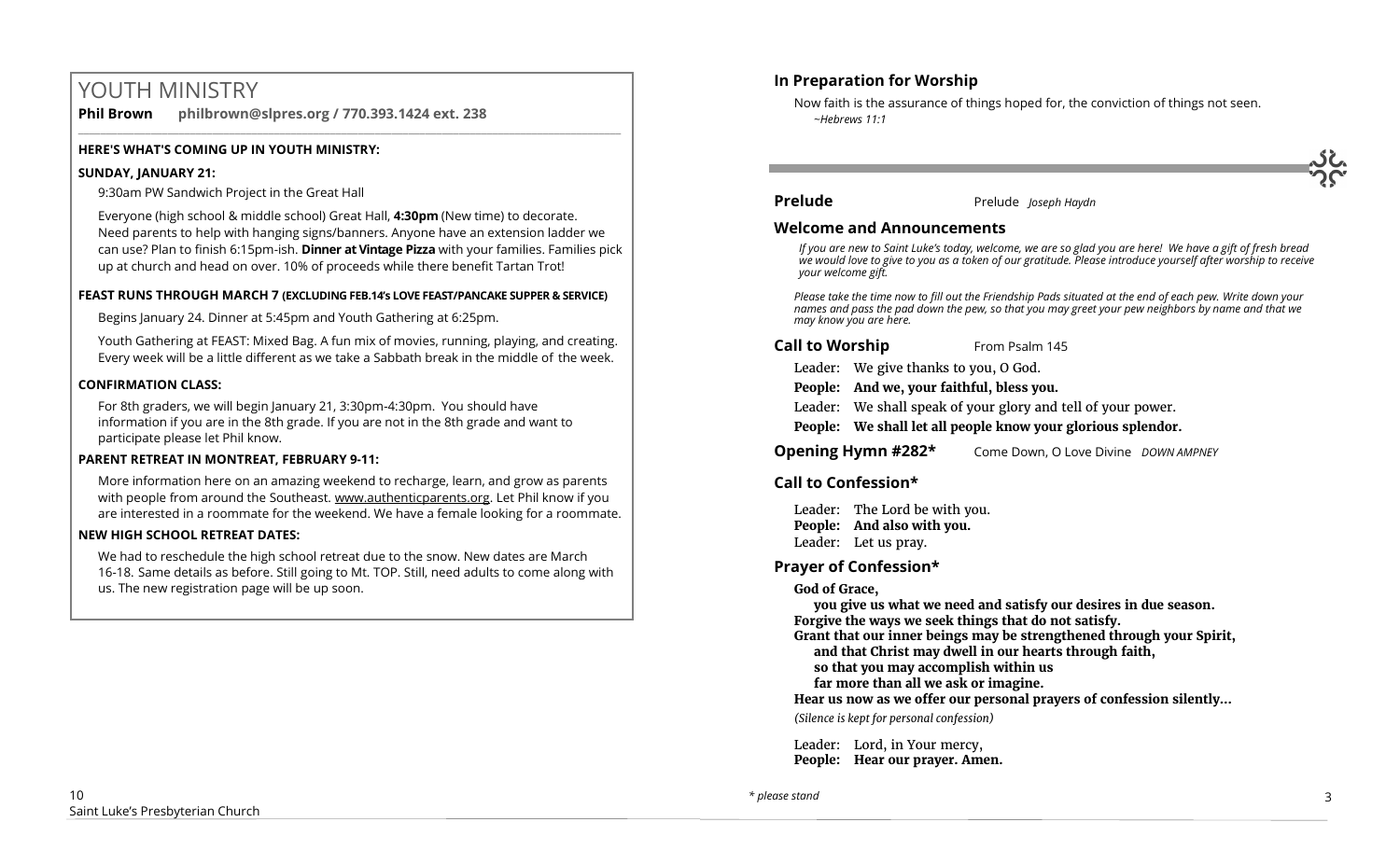#### **Assurance of Forgiveness\***

#### **Song of Praise #581\*** Glory Be to the Father *GLORIA PATRI*

**Glory be to the Father, and to the Son and to the Holy Ghost. As it was in the beginning, is now and ever shall be. World without end. Amen.** 

#### **Passing of the Peace of Christ\***

Leader: May the peace of Christ be with you. **People: And also with you.** 

#### **Prayer for Illumination**

**Scripture Lesson(s)** John 4:46-54, Ephesians 3:14-21 *pages 96 and 193 of the New Testament*

Leader: The Word of the Lord. **People: Thanks be to God.**

#### **Tell Us Our Story and Story and Story and Story and Story and David Lower** David Lower

*Children are always welcome to stay in worship. If preferred, parents may take their child(ren) to the nursery.*

**Sermon** The Power at WorkDavid Lower

#### **Affirmation of Faith\*** Apostles' Creed

**I believe in God, the Father Almighty, Maker of heaven and earth, and in Jesus Christ, His only Son, our Lord; who was conceived by the Holy Ghost, born of the Virgin Mary, suffered under Pontius Pilate; was crucified, dead, and buried; He descended into hell; the third day He rose again from the dead; He ascended into heaven, and sitteth on the right hand of God the Father Almighty; from thence He shall come to judge the quick and the dead. I believe in the Holy Ghost; the holy catholic Church; the communion of saints; the forgiveness of sins; the resurrection of the body; and the life everlasting. Amen.**

# S P L A S H ! CHILDREN'S MINISTRIES

**Catherine Anne Thomas cathomas@slpres.org / 770.393.1424 ext. 228 \_\_\_\_\_\_\_\_\_\_\_\_\_\_\_\_\_\_\_\_\_\_\_\_\_\_\_\_\_\_\_\_\_\_\_\_\_\_\_\_\_\_\_\_\_\_\_\_\_\_\_\_\_\_\_\_\_\_\_\_\_\_\_\_\_\_\_\_\_\_\_\_\_\_\_\_\_\_\_\_\_\_\_\_\_\_\_\_\_\_\_\_\_\_\_\_\_\_\_\_\_\_\_\_\_\_** 

# **MARK YOUR CALENDARS FOR UPCOMING 2018 EVENTS**

Details to follow in future publications.

- PW Sandwich Project is Sunday, January 21
- Boy Scout Sunday is also January 21
- VBS is lune 11-14

#### **FEAST BEGINS JANUARY 24, DINNER AT 5:45PM AND PROGRAMMING AT 6:25PM**

**Heroes of the Bible, Age 3 through Kindergarten** — We'll keep learning about the exciting adventures of people who did great things for God. We can do great things for God, too!

**Grow Together Now, 1st Grade through 5th Grade** — Our learning focus for this session will be Humility, Kindness and Cooperation. We'll examine these virtues through the lens of scripture as well as our own lives. This class learns through a lively assortment of group activities, so there is always something new.

# **SAINT LUKE'S LITTLE SAINTS PRESCHOOL & KINDERGARTEN**

#### **Registration for the 2018 ~ 2019 school year is this week!**

Our accredited program honors the individuality of the child as we prepare each student for elementary school. Children ages 12 months through Kindergarten enjoy learning in our beautiful classrooms under the guidance of our dedicated and experienced teachers.

Church members register on January 23; Current families register on January 24. New community families register on January 25.

Questions or tours, Carol Perry, carolperry@slpres.org, 770.393.1424 x240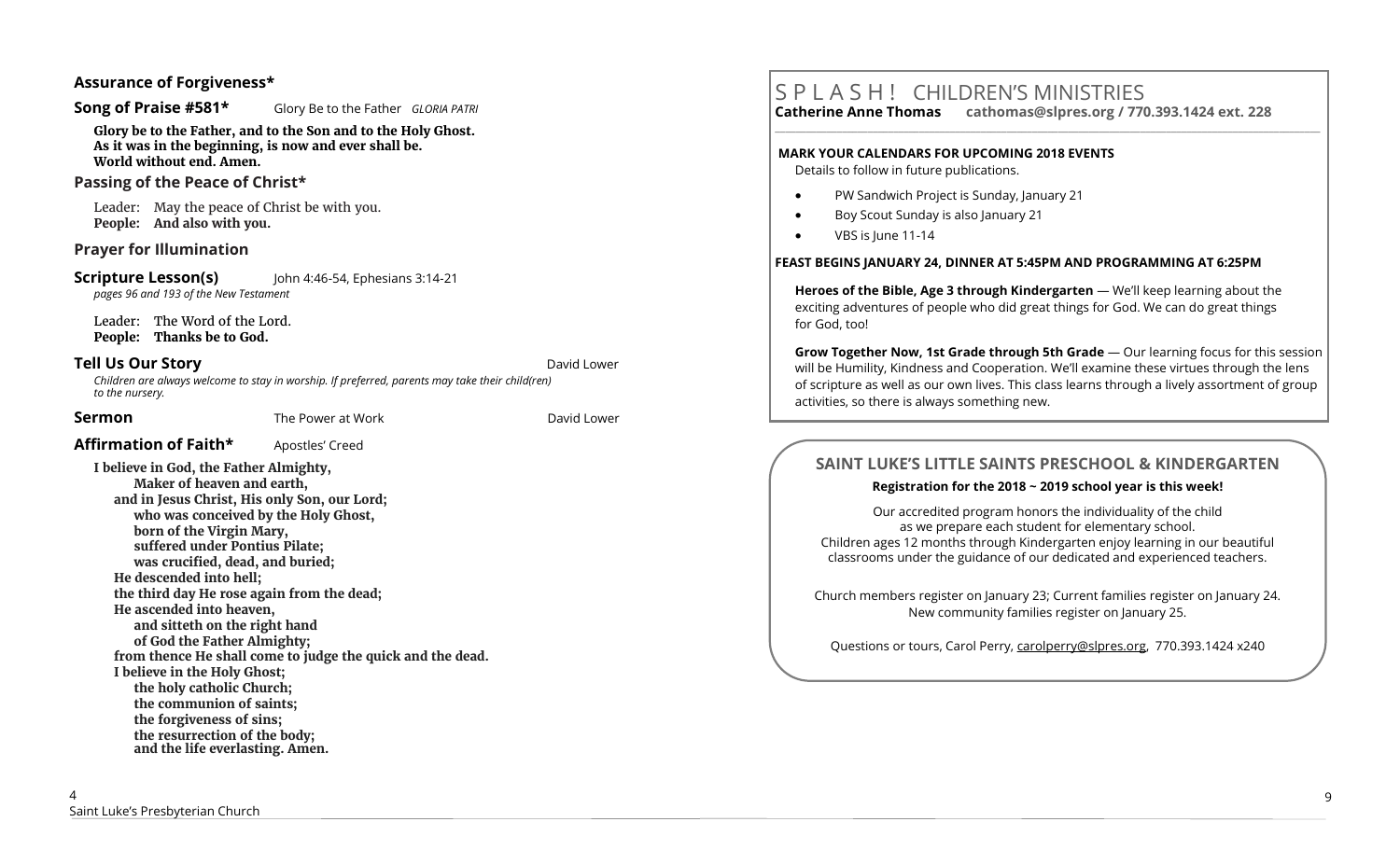# ADULT MINISTRY

#### **Shannon Dill shannondill@slpres.org / 770.393.1424 ext. 229**   $\_$  ,  $\_$  ,  $\_$  ,  $\_$  ,  $\_$  ,  $\_$  ,  $\_$  ,  $\_$  ,  $\_$  ,  $\_$  ,  $\_$  ,  $\_$  ,  $\_$  ,  $\_$  ,  $\_$  ,  $\_$  ,  $\_$  ,  $\_$  ,  $\_$  ,  $\_$

**ADULT SUNDAY SCHOOL** *(all classes will join in the PW Sandwich Project this Sunday)*  Individual classes have begun. Please see the website for a full description of each class. (http://slpres.org/program-ministries/adult-ministry/sunday-school)

Faith Foundations: Room 232 Seasons of the Spirit: Room 231/233 Soul Food: Room 234/236 House to House: Room 203, "Popular" Series Begins January 7 (See below)

Based on the book, "Popular" by leading psychologist Mitch Prinstein, we will learn how our "popularity" affects our success, our relationships, and our happiness. Using the Bible as another reference (crazy, right?!?) we will see how God actually lays out a plan for the kind of "popularity" that lasts. Navigating the world of cliques, social media, and fleeting friendships even more challenging for our children than it was for us. Our hope is that the discussion will produce helpful tools to better understand ourselves, our children, and each other. We will conclude on January 28 (January 21 is the Sandwich Project) in Room 203. 9:30am-10:15am.

#### **FRIDAY MORNING MEN'S BIBLE STUDY**

Fellowship and Bible study every Friday from 6:40-8am in the Parlor with Dan Joyce.

## **BIBLE STUDY: "WAYFARERS"**

Come join David, Shannon or Phil as this week's preacher leads a study of the scripture for the upcoming Sunday's worship. Meet on Wednesdays at 10am in the church library.

# MUSIC MINISTRY

**Clair Maxwell clairmaxwell@slpres.org / 770.393.1424 ext. 227**   $\_$  ,  $\_$  ,  $\_$  ,  $\_$  ,  $\_$  ,  $\_$  ,  $\_$  ,  $\_$  ,  $\_$  ,  $\_$  ,  $\_$  ,  $\_$  ,  $\_$  ,  $\_$  ,  $\_$  ,  $\_$  ,  $\_$  ,  $\_$  ,  $\_$ 

## **CHOIR REHEARSALS ON WEDNESDAYS**

5:00-5:45pm Cherub Choir, Ages 4-5, *Yvonne Miller, Director*  5:00-5:45pm Westminster Choir, Grades 1-5, *Clair Maxwell, Director*  6:30-7:20pm Festival Ringers, Youth & Adults, *Clair Maxwell, Director*  7:30-9:00pm Chancel Choir, Youth & Adults, *Clair Maxwell, Director* 

## **JOIN A CHOIR IN THE NEW YEAR!**

Chancel Choir and Festival Ringers – resumed January 3 Westminster and Cherub Choirs - resume January 24

*Giving is a tangible sign of worship. If you give electronically, there is a blue, laminated, electronic giving in the pew rack to place in the offering plate as it is passed.*

**Offertory** Themes and Variations *Joseph Haydn*

#### **Song of Thanksgiving** Christ is Made the Sure Foundation *WESTMINSTER ABBEY Stanza 4*



# **Holy Communion**

*Communion will be served by intinction (dipping the bread into the cup). Everyone is invited to participate in the sacrament. Children who have discussed the sacrament with their parents and/or pastor are welcome. The cup holds grape juice, not wine, during this service. A server with gluten-free wafers will be standing directly in front of the communion table for those who prefer this option. If you would prefer to be served where you are sitting, please raise your hand.* 

# **Communion Music**

# **Great Prayer of Thanksgiving and The Lord's Prayer**

# **The Lord's Prayer**

**Our Father, who art in heaven, hallowed be thy Name, thy kingdom come, thy will be done, on earth as it is in heaven. Give us this day our daily bread; and forgive us our debts, as we forgive our debtors; and lead us not into temptation, but deliver us from evil. For thine is the kingdom, and the power, and the glory, forever. Amen.** 

8